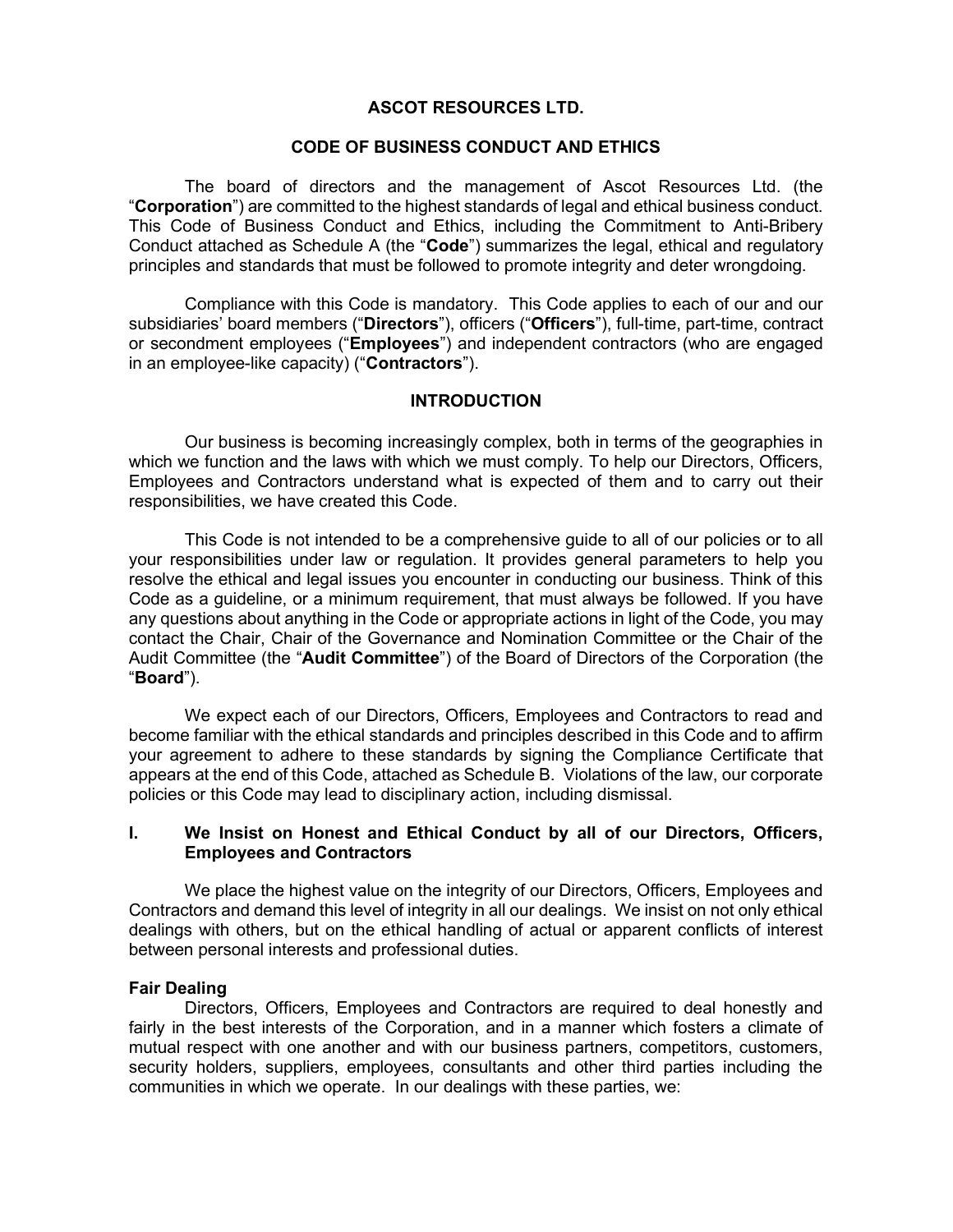- prohibit the giving of any bribes, kickbacks and any other form of improper payment, direct or indirect;
- prohibit our Directors, Officers, Employees and Contractors from accepting any bribe, kickback or improper payment from anyone;
- limit the acceptance or offering of any gifts to or from our business partners to those which are appropriate or customary in given business relationships, and prohibit our Directors, Officers, Employees and Contractors from offering any gifts or other benefits directly or indirectly to public officials as consideration either for actions taken (or not taken) by the public official or for the official's agreement to influence the action (or inaction) of its organization;
- limit marketing and entertainment expenditures to those that are reasonable, job-related and consistent with this Code;
- require clear and precise communication in our contracts, our advertising, our literature, and our other public statements and seek to eliminate misstatement of fact or misleading impressions;
- protect all proprietary data provided to us by third parties as reflected in our agreements with them;
- prohibit our representatives from otherwise taking unfair advantage of our business partners or other third parties through inaccurate billing, manipulation, concealment, abuse of privileged information or any other unfair-dealing practice; and
- conduct all material transactions in a transparent manner.

## Conflicts of Interest

Our Directors, Officers, Employees and Contractors are required to take reasonable steps to avoid situations that give rise to a conflict between their personal interests and the interests of the Corporation. All Directors, Officers, Employees and Contractors have an obligation to act in the best interests of the Corporation at all times.

A conflict of interest will arise when a Director, Officer, Employee or Contractor must choose between the Corporation's best interests and his or her personal interests. Examples of such conflicts could include, but are not limited to:

- accepting outside employment with, or accepting personal payments from, any organization which does business with the Corporation or is a competitor of the Corporation;
- competing with the Corporation for the purchase or sale of property, services or other interests or taking personal advantage of an opportunity in which the Corporation has an interest; and
- having an undisclosed interest in a transaction involving the Corporation or a customer, business partner or supplier (not including routine investments in publicly traded companies).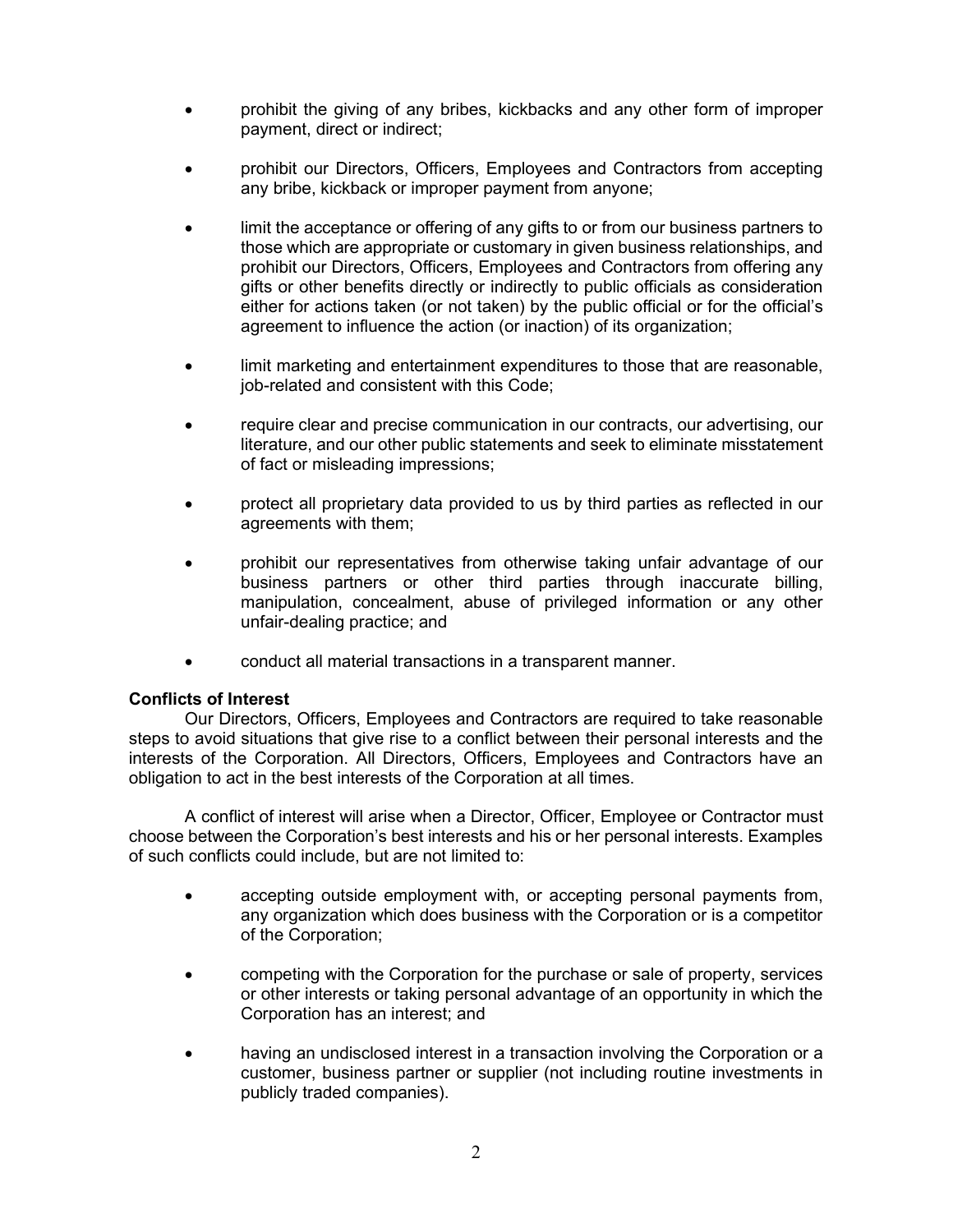Any situation where the judgment of a Director, Officer, Employee or Contractor may be compromised, where he or she could exercise undue favoritism to any party or where he or she receives a personal benefit of some kind is potentially a conflict of interest. All personnel of the Corporation must strive to avoid situations that create a conflict or create the potential for a conflict.

Where circumstances in which a conflict, or potential conflict, of interest comes to his or her knowledge, then the Director, Officer, Employee or Contractor must immediately disclose the facts to the Corporation. If a Director, Officer, Employee or Contractor becomes aware of a material transaction or relationship (including those involving family members) that might reasonably be expected to give rise to a conflict of interest, he or she should discuss the matter promptly with the CEO, Chair or the Chair of the Audit Committee.

Where a Director has a conflict of interest, such Director shall withdraw from any meeting of the Board, if required by the Board, while discussion on the applicable material contract or transaction or proposed material contract or transaction is taking place and shall refrain from voting on the subject under consideration, but this shall not prevent the Board from calling him or her into the meeting to answer any questions regarding the matter under discussion nor shall it release the Director from his or her obligation to inform the Board. In the context of a takeover bid, merger or acquisition transaction, a Director shall not be deemed to be in a conflict of interest on the basis of holding shares in the capital of the Corporation where the Director interests are not inconsistent with the interests of the other shareholders of the Corporation. A Director is not required to withdraw from a meeting of the Board or refrain from voting where the conflict is solely (i) in respect of benefits received by that Director in connection an acquisition, take-over bid, business combination or other similar transaction; provided that such benefits fall within the exceptions to the definition of "Collateral Benefits" in Multilateral Instrument 61-101 – Protection of Minority Security Holders in Special Transactions; or (ii) in respect of a matter where corporate law would otherwise permit the Director to attend and vote, including with respect to the remuneration of the Director in that person's capacity as a Director of the Corporation.

# Gifts and Hospitality

Our Directors, Officers, Employees and Contractors may not give or accept gifts or hospitality/entertainment in relation to the Corporation and its business except in compliance with this policy. Examples of activities that Directors, Officers, Employees and Contractors must avoid could include, but are not limited to:

- furnishing, directly or indirectly, on behalf of the Corporation, expensive gifts or providing excessive entertainment or benefits to other persons. Directors, Officers, Employees and Contractors, whose duties permit them to do so, may furnish modest gifts, favours and entertainment where legally permitted and in accordance with local business practices, to persons or entities doing business or seeking to do business with the Corporation, other than public officials, provided all of the following are met:
	- (a) no gift or entertainment should be of such value as to constitute a real personal enrichment of the recipient or to be perceived as such;
	- (b) no gift or entertainment shall be made of cash, bonds, negotiable securities or cash equivalents and shall be of limited value so as not to appear to be a bribe, payoff or other improper payment;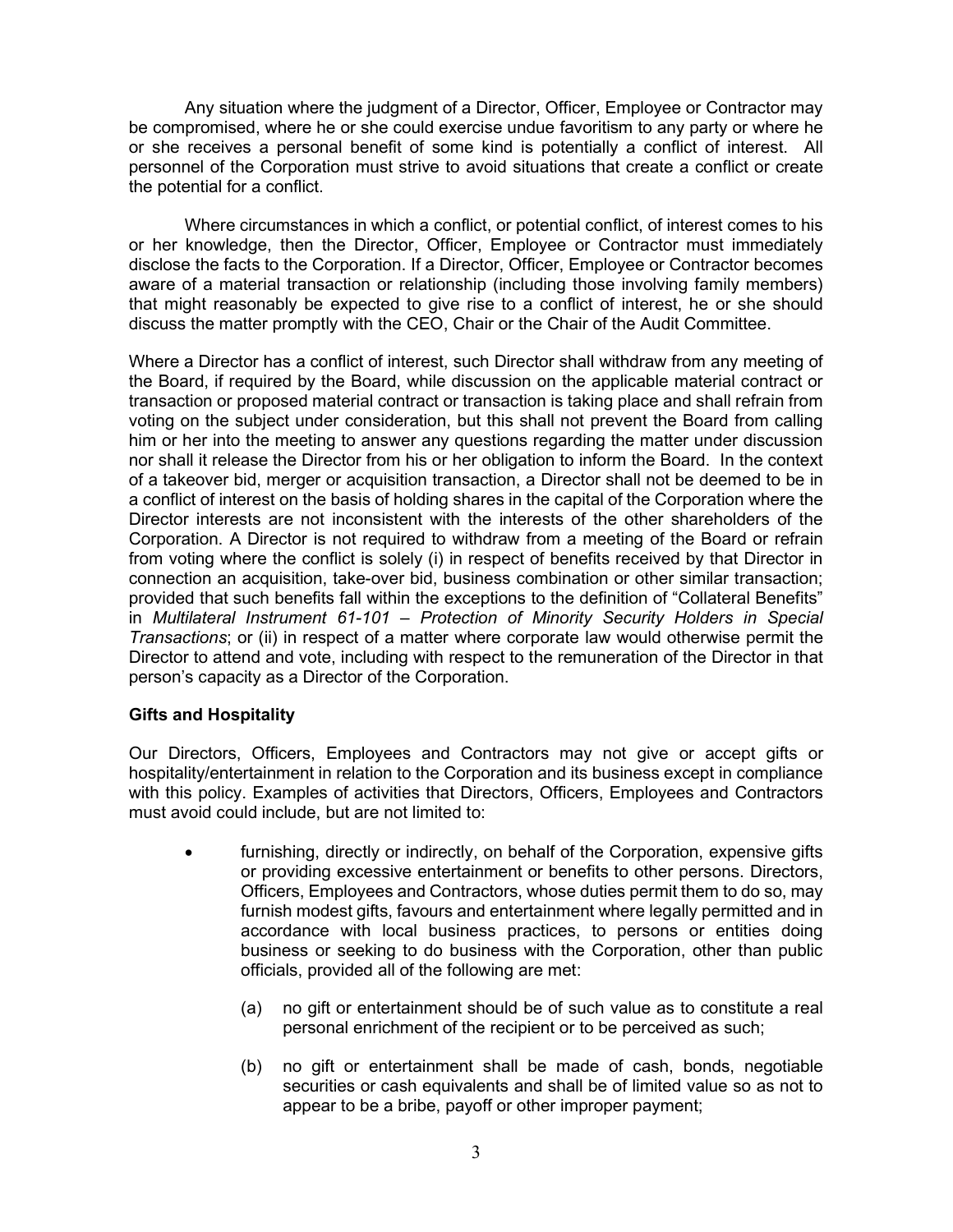- (c) no gift and entertainment shall be unusual as a matter of general and accepted business practice; and
- (d) no gift or entertainment shall contravene any law nor generally accepted ethical practices.
- soliciting or accepting benefits, entertainment or gifts in exchange for, or as an inducement for, the Corporation making certain business decisions. Directors, Officers, Employees and Contractors generally may accept gifts, hospitality or other benefits associated with official duties and responsibilities if such gifts, hospitality or other benefits are within the bounds of propriety, a normal expression of courtesy, normal business practice or within the normal standards of hospitality. Advertising and promotional materials, clearly marked with the Corporation or brand names are acceptable. Under no circumstances may gifts of cash, bonds, negotiable securities or cash equivalents be accepted.

If there is any doubt about whether gifts, hospitality or other benefits are excessive and might result in a conflict of interest or the perception of a conflict of interest, then permission must be obtained from the Chief Executive Officer ("CEO"), Chair of the Board or the Chair of the Audit Committee before accepting such gifts, hospitality or other benefits.

An improper gift or benefit should be returned to the person offering it as soon as practicable. If there is no opportunity to return an improper gift or benefit, or where the return may be perceived as offensive for cultural or other reasons, the gift must immediately be disclosed and turned over to the CEO, Chair or the Chair of the Audit Committee who will attend to a suitable disposition of the item;

## Corporate Opportunities

Directors, Officers, Employees and Contractors are prohibited from using the Corporation's property or information or their position with the Corporation for personal gain and taking personal advantage of opportunities that are discovered through the use of the Corporation's property or information or through their position with the Corporation.

## Confidentiality and Corporate Assets

Our Directors, Officers, Employees and Contractors are entrusted with our confidential information and with the confidential information of our business partners. This information may include (1) technical or scientific information about current and future projects, (2) business or marketing plans or projections, (3) earnings and other internal financial data, (4) personnel information, (5) supply and customer lists and (6) other nonpublic information that, if disclosed, might be of use to our competitors, or harmful to us or our business partners. This information is our property, or the property of our business partners, and in many cases was developed at great expense. Our Directors, Officers, Employees and Contractors shall:

- Not discuss confidential information with or in the presence of any unauthorized persons, including family members and friends;
- Use confidential information only for our legitimate business purposes and not for personal gain;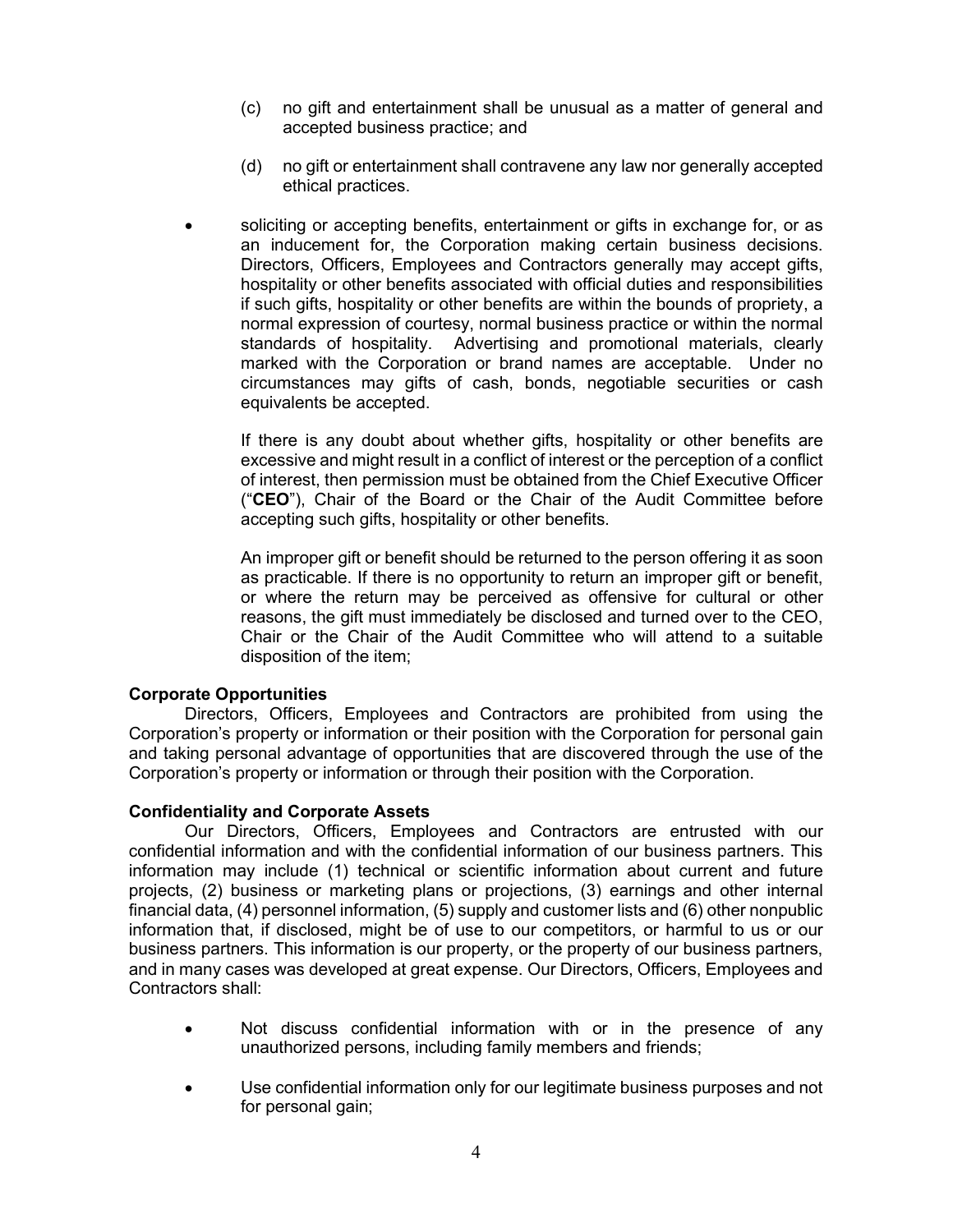- Not disclose confidential information to third parties; and
- Not improperly use the Corporation's property or resources for personal gain or the personal gain of anyone else.

# FUNDAMENTAL RIGHTS

The Corporation is committed to providing all employees a workplace that respects their basic human rights. Directors, Officers, Employees and Contractors at the Corporation have the right to work in an environment that is free from discrimination and harassment, including sexual harassment. Every Director, Officer, Employee and Contractor is responsible for taking all reasonable precautions not to demonstrate behaviour that can be reasonably construed as discrimination or harassment. The Corporation will take every incident of harassment or discrimination very seriously, and any Director, Officer, Employee or Contractor that is found to have engaged in conduct constituting discrimination or harassment will be disciplined. In appropriate circumstances, Officers or Employees who have engaged in such conduct will be dismissed or removed from office, Contractors who have engaged in such conduct will have their relationship with the Corporation terminated, and, in the case of a Director that is found to have engaged in such conduct, the Corporation may take the necessary steps to remove the Director from his or her position as a Director, including seeking the approval of the shareholders of the Corporation.

# II. We Provide Full, Fair, Accurate, Timely and Understandable Disclosure

We are committed to ensuring the accuracy and integrity of out books and records and providing our shareholders, investors and other stakeholders with full, fair, accurate, timely and understandable disclosure in the reports that we file with the United States Securities and Exchange Commission and with the Canadian provincial securities regulators. To this end, our Directors, Officers, Employees and Contractors shall:

- not make false or misleading entries in our books and records for any reason;
- comply with generally accepted accounting principles at all times;
- notify our Chief Financial Officer and/or the Chair of the Audit Committee if there is an unreported transaction or if errors or omissions in our records are discovered;
- maintain a system of internal accounting controls that will provide reasonable assurances to management that all transactions are properly recorded;
- maintain books and records that accurately and fairly reflect our transactions;
- prohibit the establishment of any undisclosed or unrecorded funds or assets;
- maintain a system of internal controls that will provide reasonable assurances to our management and to the Board that material information about the Corporation is made known to management and the Board, particularly during the periods in which our periodic reports are being prepared;
- present information in a clear and orderly manner and avoid the use of unnecessary legal and financial language in our periodic reports; and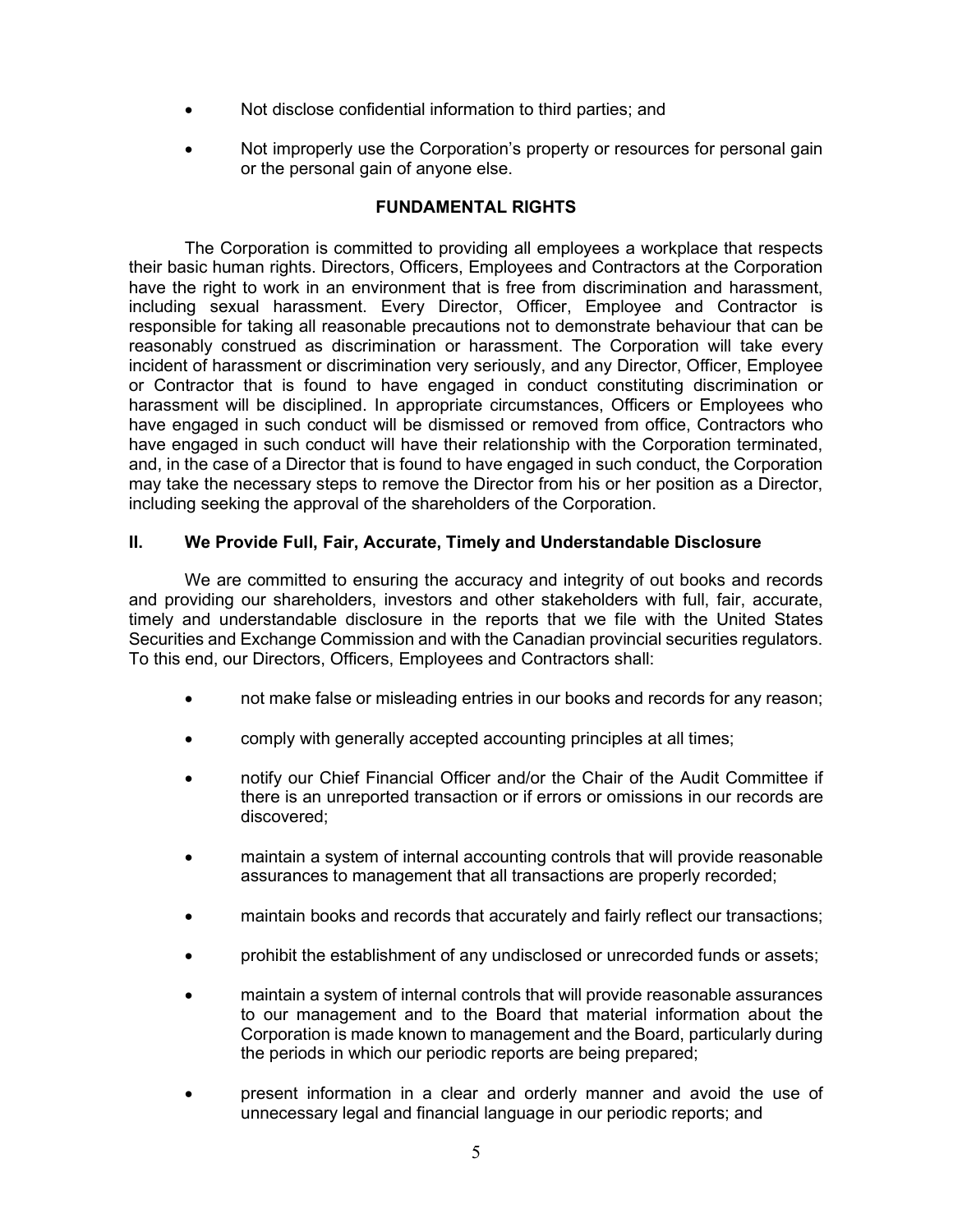not communicate to the public any nonpublic information unless expressly authorized to do so.

We have also adopted a Timely Disclosure, Confidentiality and Insider Trading Policy which governs our disclosure policies. A copy of the Timely Disclosure, Confidentiality and Insider Trading Policy can be obtained from the Corporate Secretary or the Chair of the Governance and Nomination Committee. The provisions of this Code of Business Conduct and Ethics Policy shall be read together and shall have equal application with the provisions of our Timely Disclosure, Confidentiality and Insider Trading Policy and nothing herein shall be taken in any way to diminish, supersede or override the provisions in our Timely Disclosure, Confidentiality and Insider Trading Policy.

# III. We Comply with all Laws, Rules and Regulations

We will comply with all laws, rules, regulations and policies (collectively, the "Applicable Laws") that are applicable to our activities, and expect all our Directors, Officers, Employees and Contractors to obey the Applicable Laws. Specifically, unless otherwise required by Applicable Laws, we are committed to:

- maintaining a safe and healthy work environment;
- promoting a workplace that is free from discrimination or harassment based on race, colour, ancestry, place of origin, political belief, religion, marital status, family status, physical or mental disability, sex, sexual orientation, gender identity or expression, age, conviction of a criminal or summary conviction offence unrelated to their employment or other factors that are unrelated to the Corporation's business interestsCorporation;
- supporting fair competition and laws prohibiting restraints of trade and other unfair trade practices;
- conducting our activities in full compliance with all applicable environmental laws;
- keeping the political activities of our Directors, Officers, Employees and Contractors separate from our business;
- prohibiting any illegal payments, gifts, or gratuities to any government officials or political party or to any other person or Corporation;
- prohibiting the unauthorized use, reproduction, or distribution of any third party's trade secrets, copyrighted information or confidential information;
- prohibiting the sale or export, either directly or through our representatives, of our products to countries where goods such as ours may not be sold; and
- complying with all applicable securities laws.

The Timely Disclosure, Confidentiality and Insider Trading Policy noted above, governs our policies with respect to Insider Trading and Tipping (as defined in the Timely Disclosure, Confidentiality and Insider Trading Policy), with which all Directors, Officers, Employees and Contractors must comply. Directors, Officers, Employees and Contractors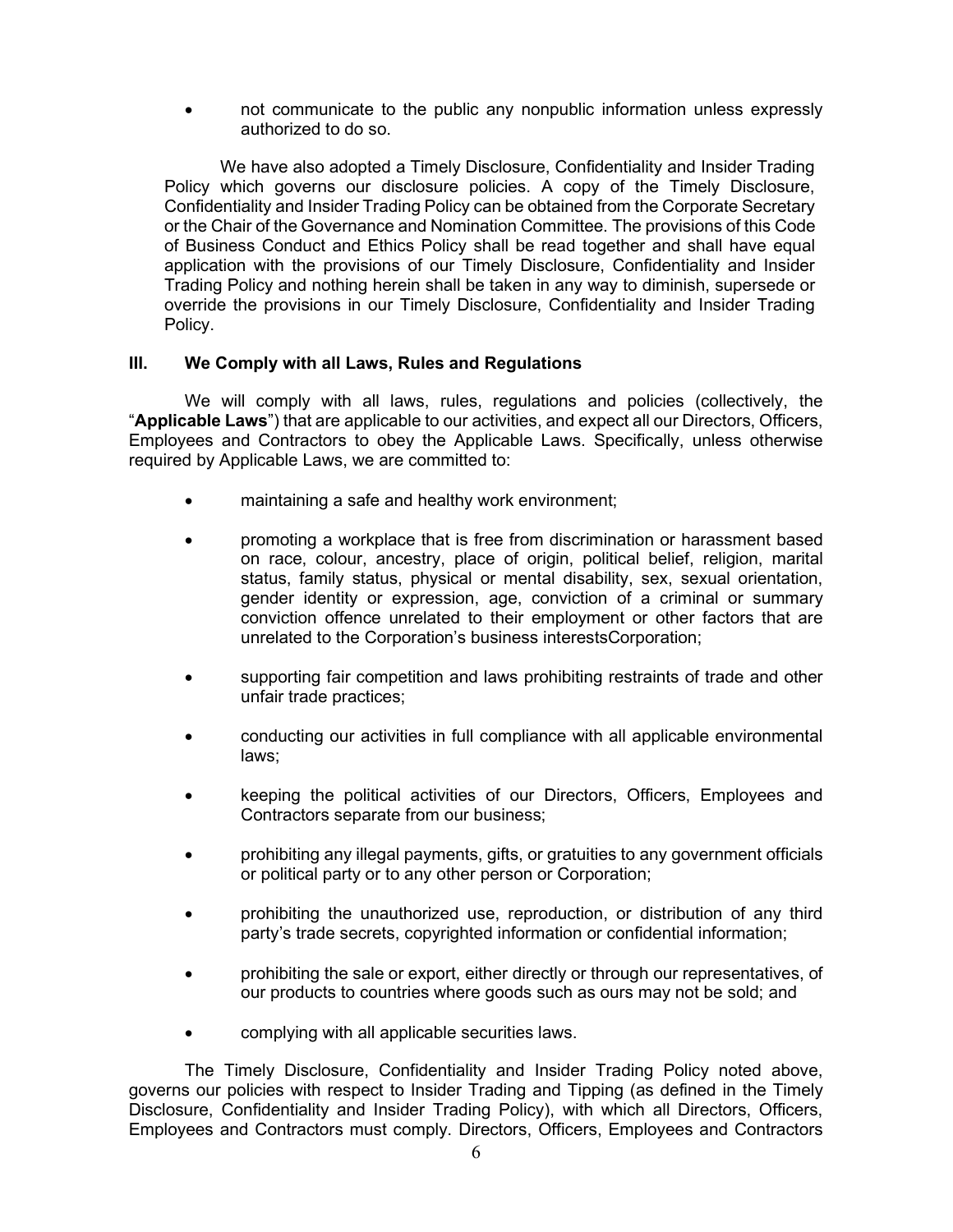are to refer to the Timely Disclosure, Confidentiality and Insider Trading Policy to determine their conduct with respect to trading in the Corporation's securities and disclosing information regarding the Corporation to third parties.

# REPORTING VIOLATIONS OF THE CODE, EFFECT OF VIOLATIONS OF THE CODE AND EXCEPTIONS TO THE CODE

Compliance with this Code is, first and foremost, the individual responsibility of every Director, Officer, Employee and Contractor. We attempt to foster a work environment in which ethical issues and concerns may be raised and discussed with supervisors or with others without the fear of retribution. It is our responsibility to provide a system of reporting and access when you wish to report a suspected violation, or to seek counseling, and if the normal chain of command cannot, for whatever reason, be used.

#### Administration

Our Board and Audit Committee have established the standards of business conduct contained in this Code and oversee compliance with this Code. To ensure familiarity with the Code, Directors, Officers, Employees and Contractors will be asked to read the Code and sign a Compliance Certificate annually. Upon request, the Corporation will provide access to Blake, Cassels & Graydon LLP, our external legal counsel, to answer any questions that Directors, Officers, Employees and Contractors may have regarding their obligations under the Code.

#### Reporting Violations and Questions

Directors, Officers, Employees and Contractors must report, in person or in writing, any known or suspected violations of laws, governmental regulations or this Code to the Chair of the Audit Committee. Additionally, Directors, Officers, Employees and Contractors may contact the Chair of the Board, the Chair of the Governance and Nomination Committee or the Chair of the Audit Committee with a question or concern about this Code or a business practice. Any questions or violation reports will be addressed immediately and seriously, and can be made anonymously via whistleblower@ascotgold.com or by dedicated hotline at 1- 833-459-0081. If you feel uncomfortable reporting suspected violations to these individuals, you may report matters to Blake, Cassels & Graydon LLP, our external legal counsel. The addresses and telephone numbers of these persons are listed below.

## We will not allow any harassment, retaliation or any type of discrimination against a Director, Officer, Employee or Contractor who acts in good faith in reporting any violation.

The Audit Committee, or a designated member of the Audit Committee, will investigate any reported violations and will determine an appropriate response, including corrective action and preventative measures and the Chair of the Governance and Nomination Committee will investigate any reported violations and will determine an appropriate response, including corrective action and preventative measures for any other matter involving the Audit Committee Chair, when required. All reports will be treated confidentially to every extent possible, consistent with the need to conduct an adequate investigation. All complaints, results of investigations, if any, and reports will be retained for seven years.

## Consequences of a Violation

Directors, Officers, Employees and Contractors that violate any laws, governmental regulations or this Code will face case-specific disciplinary action, which may include demotion or, in appropriate circumstances, immediate discharge or removal. In addition,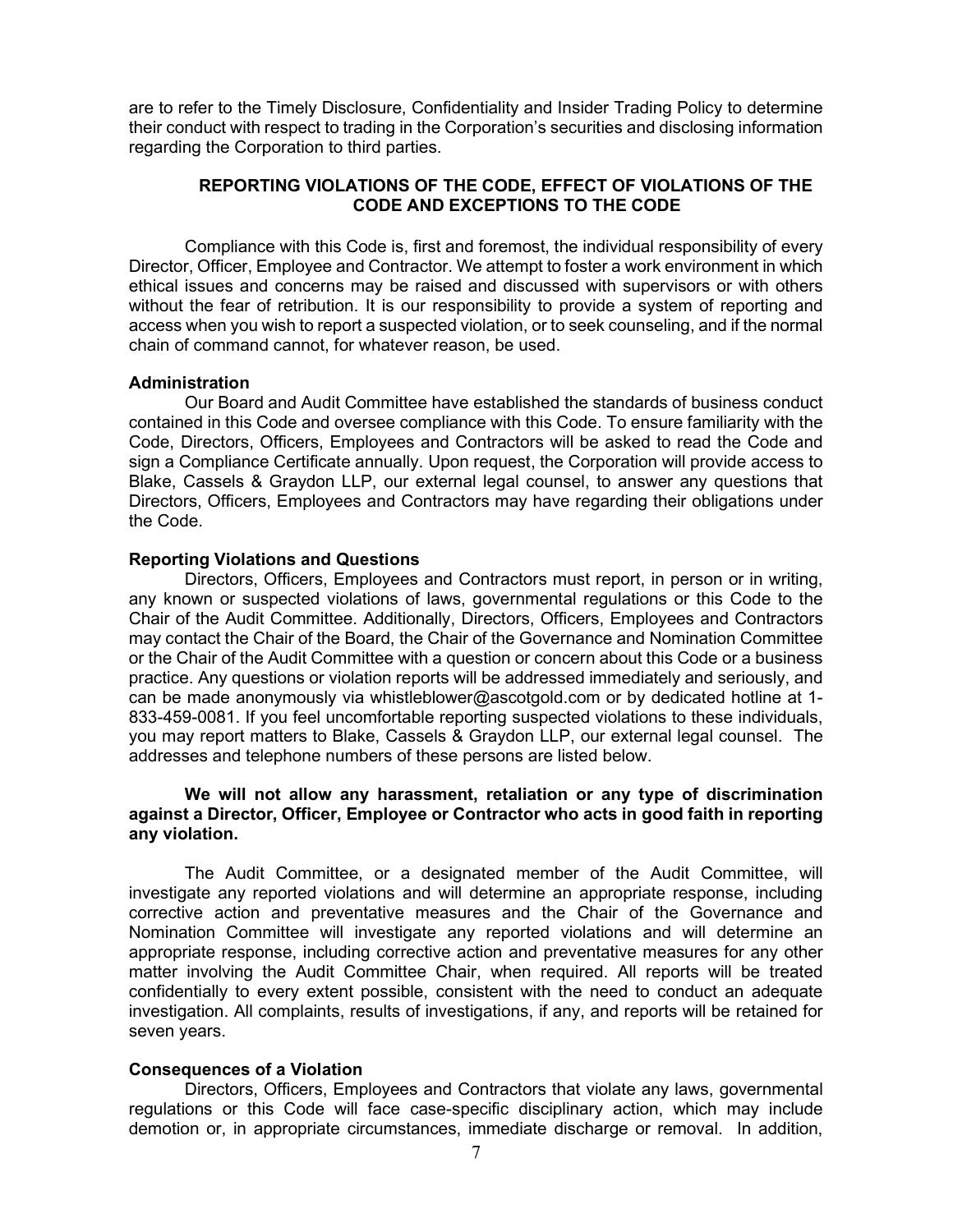violation of any laws, governmental regulations or this Code could result in public disclosure of such violation including, without limitation, the names of parties involved.

# Exceptions to the Code

Some situations may justify making exceptions to the Code including but not limited to submitting to an act of extortion as a result of subjection to an immediate threat to property or personal safety. Requests for exceptions from this Code must be delivered to the Audit Committee in writing, together with a summary of all relevant facts and circumstances, where practical. Exceptions with respect to Directors and Officers may only be granted by the Board. Exceptions with respect to Employees and Contractors may be granted by the Chair of the Audit Committee. The Director, Officer, Employee or Contractor to whom an exception is granted accepts that public disclosure of the granting of any such exception may be required by applicable securities laws, regulations, policies or guidelines (including those of a stock exchange on which the Corporation's stock may be listed).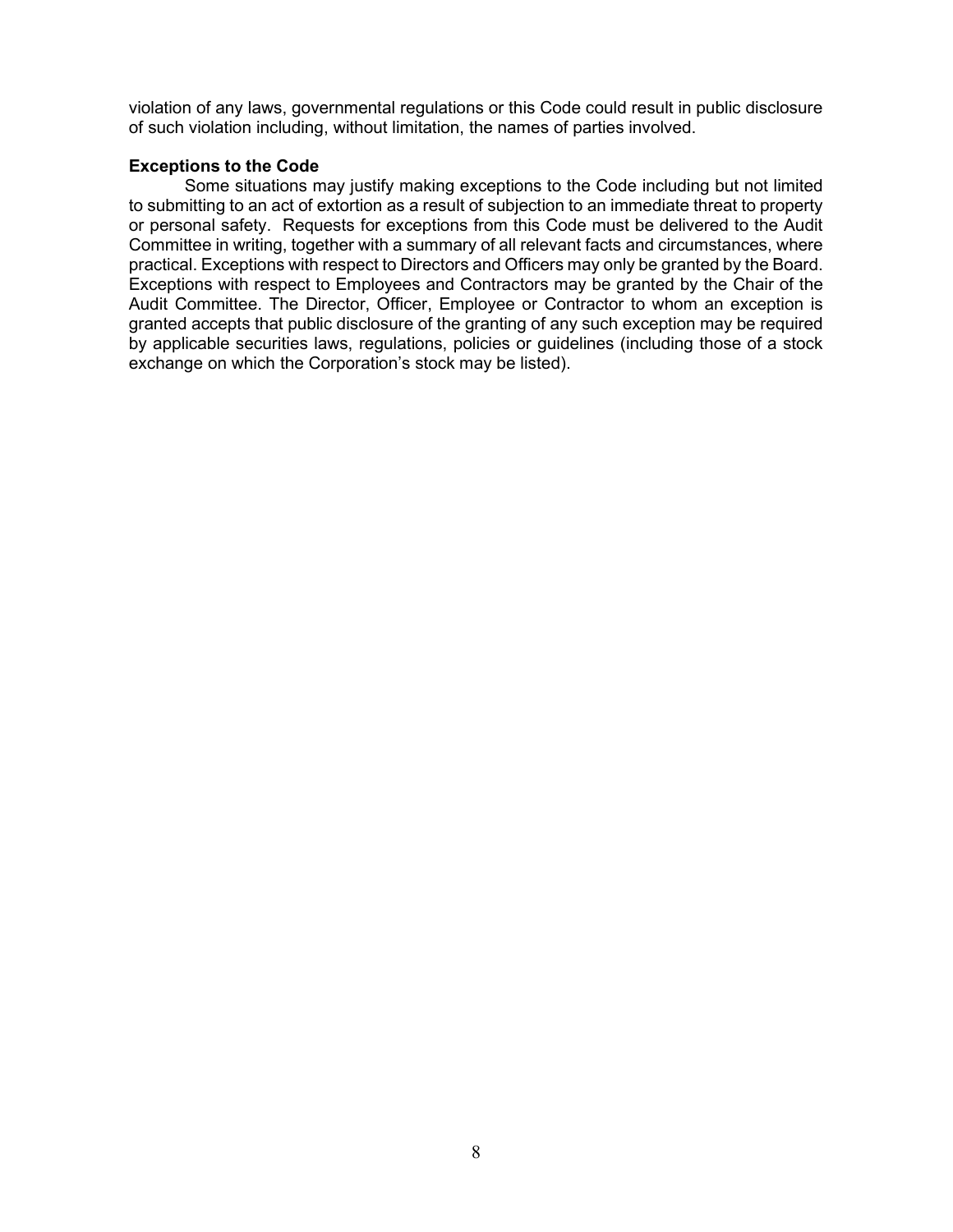## Names and Addresses (as of March 21, 2022)

## Reporting Contacts:

Chair of Audit Committee: Chair of the Board

Name: Andree St. Germain Address: c/o 1050 – 1095 West Pender St. Vancouver, BC V6E 2M6

Dedicated Hotline: 1-833-459-0081

E-mail: ast-germain@ascotgold.com or whistleblower@ascotgold.com

Name: Rick Zimmer Address: c/o 1050 – 1095 West Pender St. Vancouver, BC V6E 2M6

E-mail: rzimmer@ascotgold.com or whistleblower@ascotgold.com

Chair of Governance and Nomination Committee:

Name: Jim Stypula Address: c/o 1050 – 1095 West Pender St. Vancouver, BC V6E 2M6

E-mail: jstypula@ascotgold.com or whistleblower@ascotgold.com

# Additional Reporting Contacts:

Our external legal counsel in Canada:

Blake, Cassels & Graydon LLP Attn: Bob Wooder Suite 2600, 595 Burrard Street P.O. Box 49314, 3 Bentall Centre Vancouver, British Columbia Canada V7X 1L3 Phone: (604) 631-3300 Fax: (604) 631-3309 E-mail: bob.wooder@blakes.com

Annual review of the Code was conducted and any revisions were approved by the Board of Directors on March 21, 2022.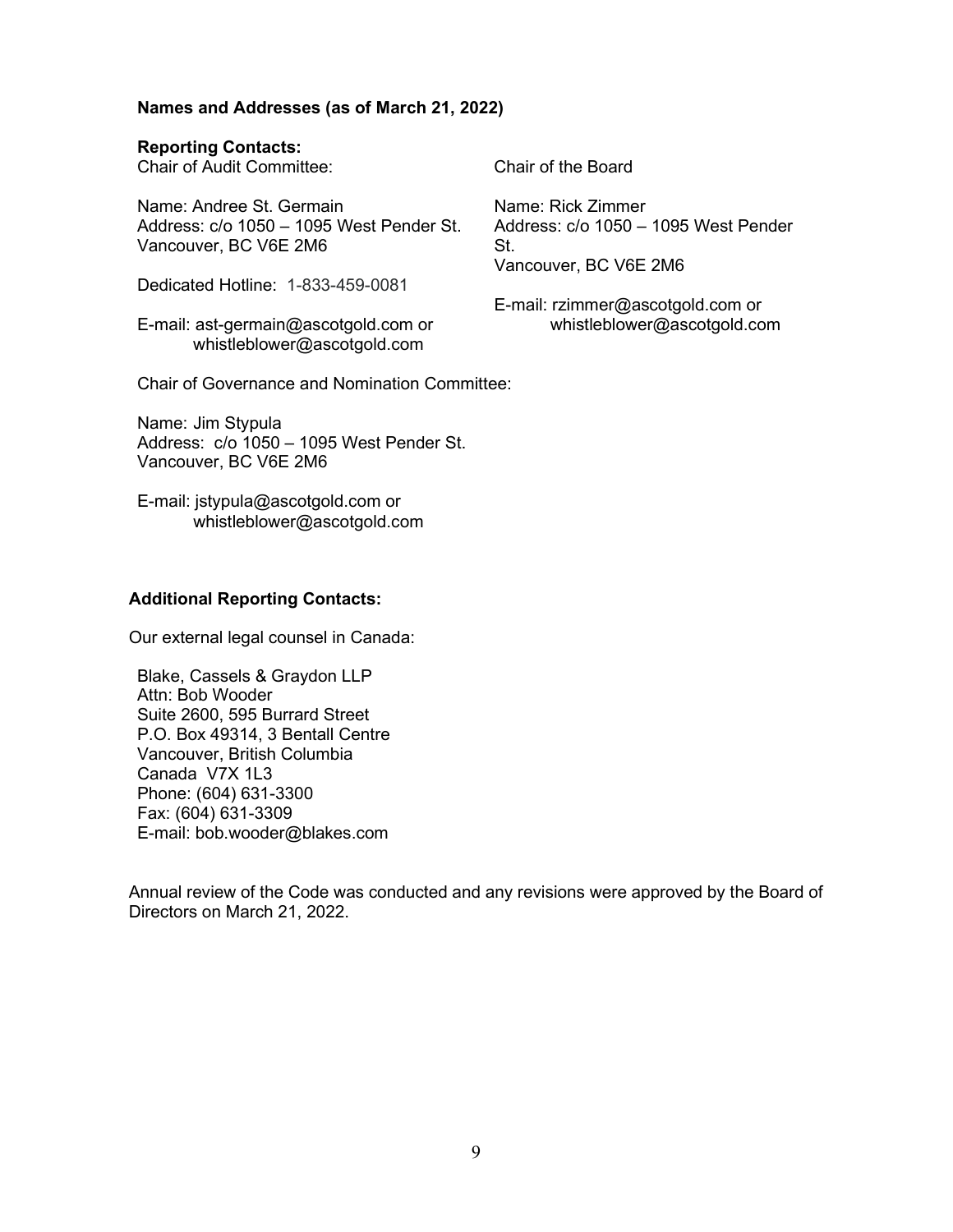# SCHEDULE A

#### ASCOT RESOURCES LTD.

#### COMMITMENT TO ANTI-BRIBERY CONDUCT

Ascot Resources Ltd. (the "Corporation") has a Code of Conduct and Ethics that emphasizes a theme that is also central to our commitment to anti-bribery conduct: be ethical. We are committed to acting in line with our values and principles. The Corporation's business activities are based on price, quality, and service, and we do not provide bribes or other improper incentives. This document is designed to complement and expand on the Corporation's existing Code of Conduct and Ethics.

The Corporation's commitment to anti-bribery conduct is to adhere to the utmost integrity and professionalism in our business activities and the Corporation expects that Directors, Officers, Employees, Contractors and "Stakeholders" (being any group or individual who can affect or is affected by the achievement of the Corporation's objectives, including third parties who interact with government officials on the Corporation's behalf) will:

- not provide any form of bribe or improper incentive to induce a customer to purchase our products or services, a supplier to provide us with goods or services, or a lender or investor to provide us with funds, regardless of whether our customer, supplier, lender, or investor is in the public or private sector. This prohibition specifically includes kickbacks in any form, offers to split or share any commissions, or any other improper or hidden compensation (see Section I of the Corporation's Code of Business Conduct and Ethics for further details);
- not provide bribes, kickbacks, side payments, special commissions, favors, or other things of value to legislative, regulatory, law enforcement, or other government officials in order to influence the creation, application, enforcement, or repeal of laws or regulations that apply or may apply to our business activities. There is no exception for small, facilitating payments (so-called "grease" payments); we do not condone "small violations" of law, nor do we condone corruption in any form;
- be alert to bribery-related issues across the full range of ways in which our business seeks action from government officials. This includes (i) granting any license or permit needed to operate our business; (ii) approving any purchase or use of our services; (iii) acting on tax, customs, and similar matters; and (iv) approving an acquisition or investment that we wish to make;
- be alert to the fact that offering, promising, or providing money or anything of value to a family member of a government official can constitute a bribe of the official;
- assume that "anything of value" will be interpreted broadly by enforcement officials. Depending on the context, a gift, a loan, entertainment, a contribution to an official's favorite charity, use of an apartment or a car, and a promise of future employment can each constitute a bribe;
- $\bullet$  know enough about the status of a person with whom they wish to transact business or form a business relationship to determine whether the person should be considered a government official (includes "family members of a government official");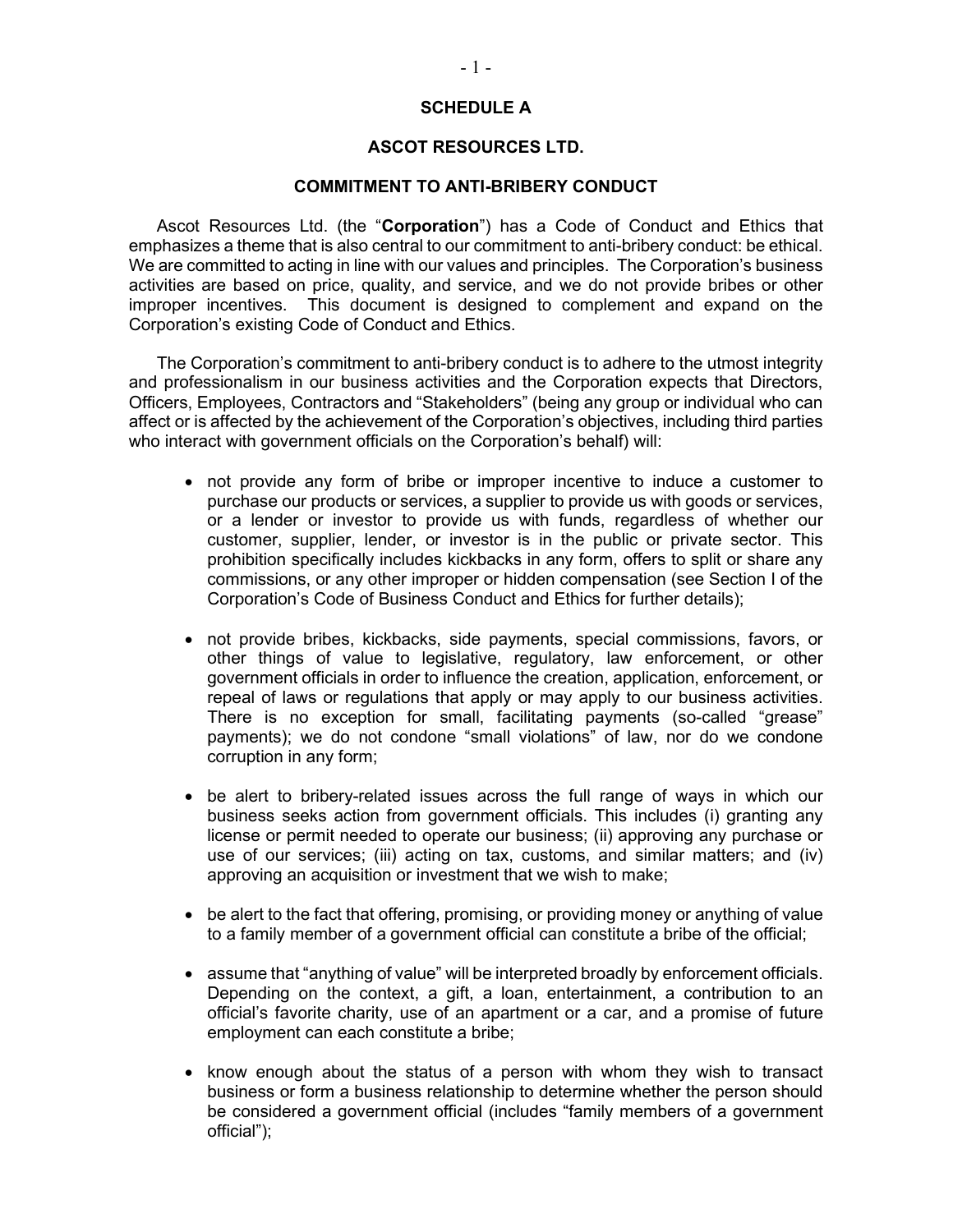- not give any gifts to government officials except for items of small value that comply with local law and custom (for example, a souvenir with the Corporation logo on it) and not "wine and dine" government officials except where it is directly related to the Corporation's business or the performance of an existing contract; the costs are modest and reasonable; the activity is permitted under local law and relevant agency policy; the activity is provided in a transparent and open manner and does not create a sense of obligation on the part of the recipient; and the activity is in line with guidelines provided by your local management. Repeated gifts, meals, or entertainment (or any combination of these types of expenses) for a single government official should not occur even if each gift is compliant with the above;
- not pay for or reimburse government officials for their travel expenses without the specific, advance approval of the Chief Financial Officer ("CFO"). No such travel expense payment or reimbursement will be approved unless the travel destination and duration are directly related to the promotion, demonstration, or explanation of the Corporation's services or the performance of our contracts; the proposed expenditure is modest and appropriate, and such payment or reimbursement is permitted under local law;
- accurately account for and describe in the Corporation's books and records any meal, entertainment or business hospitality for a government official;
- not make a political contribution in the name of or on behalf of the Corporation, or where the contribution will be associated with the Corporation, without the advance approval of the CFO;
- not make a personal political contribution under any circumstances where it might be perceived as constituting a bribe or as otherwise intended to generate specific governmental, political party, or political candidate decisions or actions directly related to the Corporation's business interests;
- obtain the advance approval of the CFO prior to making any donation for or on behalf of the Corporation to a charitable organization in which a government official or a family member of a government official has a prominent role (for example, as a Director or trustee); or where the donation is at the request of a government official; or where the organization is known or believed to be closely associated with a government official;
- not provide a bribe or other improper incentive to anyone (including someone who is clearly not a government official) in order to help sell our services or otherwise advance the Corporation's business interests;
- pay close attention and if something about a proposed transaction or business arrangement "looks bad" or "smells funny," you are expected to ask questions and, where reassuring answers are not forthcoming, to take appropriate steps to stop the transaction and refer it to the CFO for review and guidance;
- in the event of a request for a bribe, kickback or other thing of value, politely turn down the request and make a record of that request as soon as possible. The record of the request should be marked confidential and promptly provided to the CFO to determine if further action is necessary;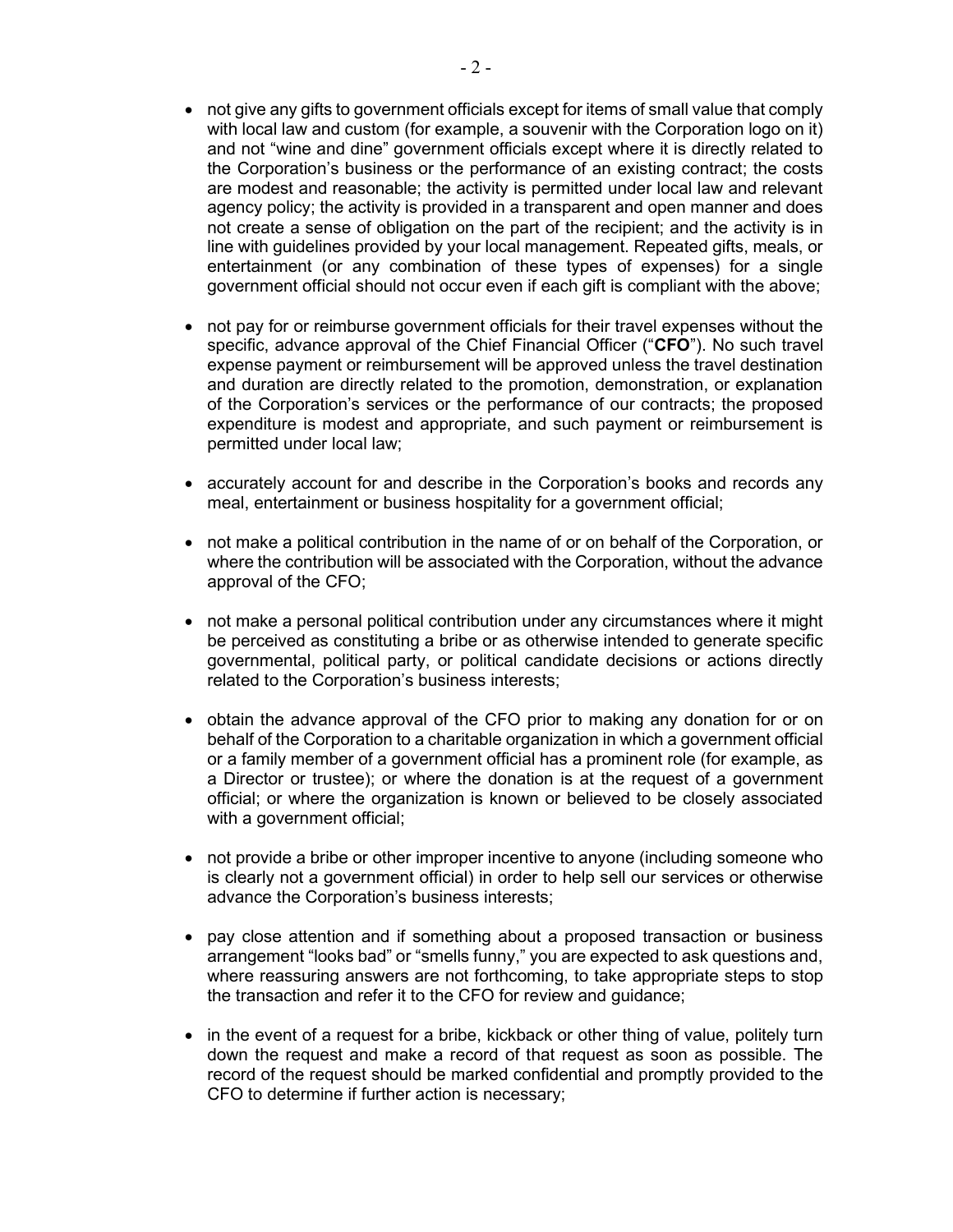- not cause or permit any expenditure to be handled "off the books," or to be buried in some nondescript account like "miscellaneous expenses";
- help our Corporation to maintain a system of internal controls necessary to ensure that our books and records accurately and fairly reflect, in reasonable detail, our transactions and dispositions of assets; that our Corporation's resources and assets are used only in accordance with directives and authorizations by the board of directors and senior management; and that checks and balances are employed so as to prevent the by-passing or overriding of these controls;
- only select or retain consultants after appropriate due diligence conducted in accordance with applicable Corporation guidelines;
- use best efforts to ensure consultants are not government officials or do not employ, subcontract with or have a material shareholder that is a government official; does not have a history or demonstrated tendency towards bribery or corruption; and is compensated at a level that is reasonable, given their experience, the country where their services are to be performed, the expected results and the amount and difficulty of work to be performed;
- ensure consultants accept anti-bribery representations and covenants in any Corporation contracts with them and that agreements with consultants are in writing and appropriately recorded in the Corporation's records; and
- subject consultants to ongoing oversight to ensure that they follow ethical business practices when acting on the Corporation's behalf.

Nothing above prohibits the making of payments in cash or in kind to government officials when life, safety or health is at risk, or the provision of benefits such as ambulance services, medical attention or emergency evacuation. Payments to avoid subjecting oneself to a health or safety risk are permitted. The making of such a payment in exigent circumstances should be reported to the CFO as soon as possible after the payment is made and must be accurately recorded and identified in the Corporation expense reports and other applicable books and records.

Any violation of this commitment to anti-bribery conduct will be taken seriously and will lead to the imposition of appropriate disciplinary measures, up to and including termination of employment/consulting arrangements.

All known or suspected violations of this commitment to anti-bribery conduct should be reported without delay, either directly to the Ethics Officer (Chair of the Audit Committee) or as otherwise permitted under our Internal Reporting Procedures (see the Corporation's Code of Business Conduct and Ethics). As set out in the Code of Business Conduct and Ethics, the Corporation will not allow any harassment, retaliation or any type of discrimination against a Director, Officer, Employee or Contractor who acts in good faith in reporting any violation.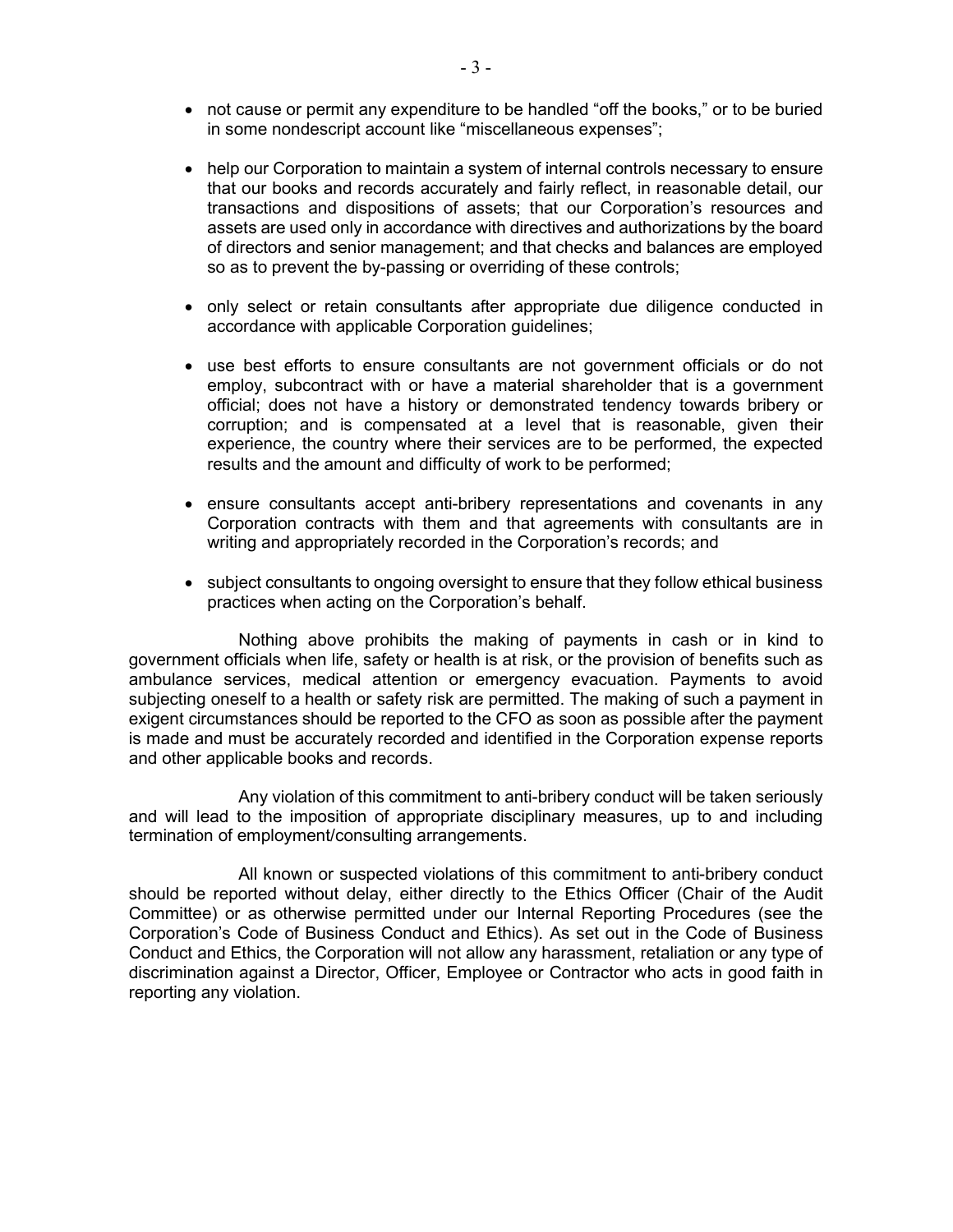# SCHEDULE B

# COMPLIANCE CERTIFICATE

[Please see attached]